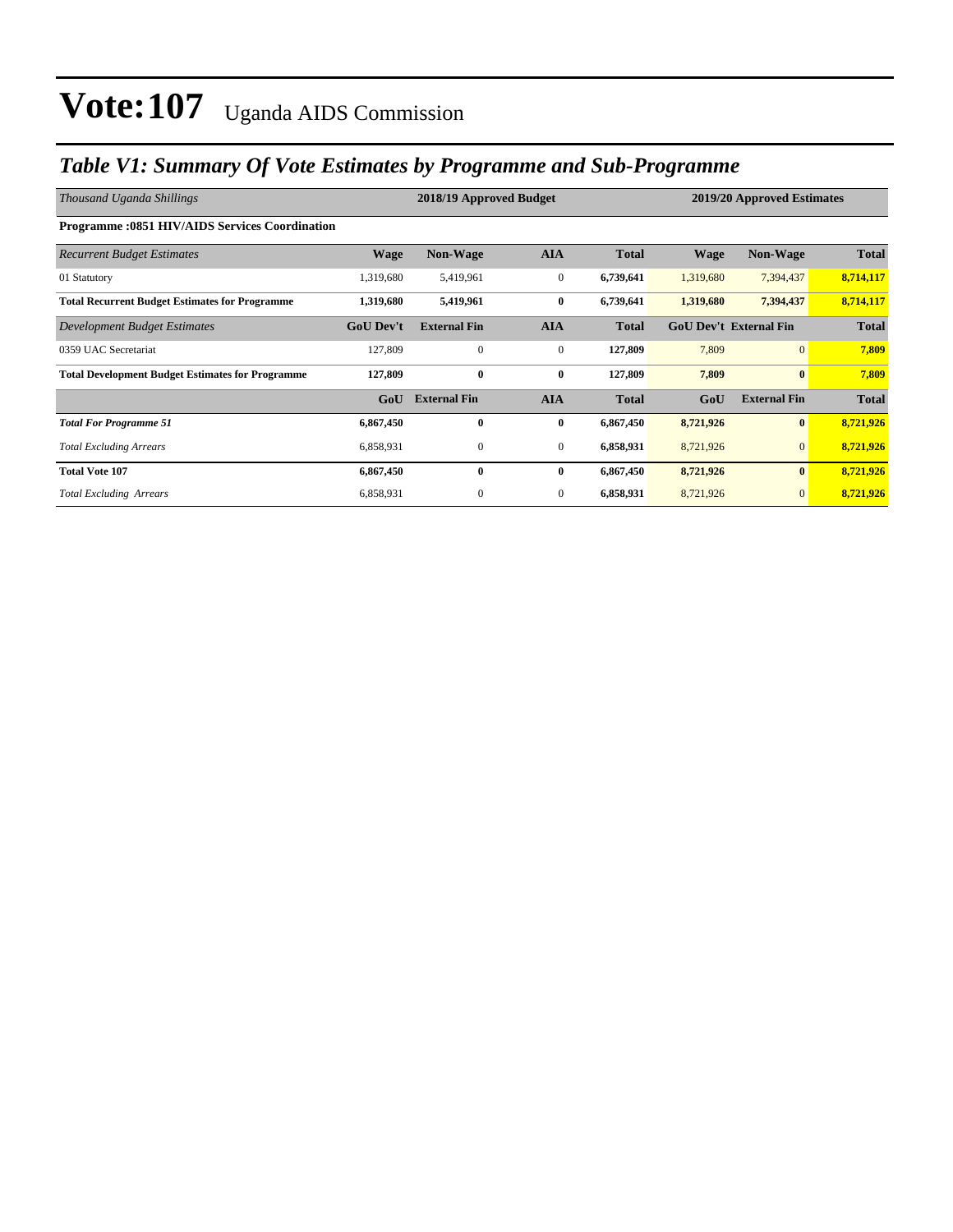### *Table V2: Summary Vote Estimates by Item*

| Thousand Uganda Shillings                                   |           | 2018/19 Approved Budget |            | 2019/20Approved Estimates |           |                     |                |
|-------------------------------------------------------------|-----------|-------------------------|------------|---------------------------|-----------|---------------------|----------------|
|                                                             | GoU       | <b>External Fin</b>     | <b>AIA</b> | <b>Total</b>              | GoU       | <b>External Fin</b> | <b>Total</b>   |
| <b>Employees, Goods and Services (Outputs Provided)</b>     | 5,931,122 | $\bf{0}$                | $\bf{0}$   | 5,931,122                 | 7,914,117 | $\bf{0}$            | 7,914,117      |
| 211102 Contract Staff Salaries                              | 1,319,680 | $\bf{0}$                | $\bf{0}$   | 1,319,680                 | 1,319,680 | $\bf{0}$            | 1,319,680      |
| 211103 Allowances (Inc. Casuals, Temporary)                 | 1,584,022 | 0                       | $\bf{0}$   | 1,584,022                 | 2,259,695 | $\bf{0}$            | 2,259,695      |
| 212101 Social Security Contributions                        | 333,352   | $\bf{0}$                | $\bf{0}$   | 333,352                   | 424,024   | $\bf{0}$            | 424,024        |
| 213001 Medical expenses (To employees)                      | $\bf{0}$  | $\bf{0}$                | $\bf{0}$   | $\bf{0}$                  | 200,000   | $\bf{0}$            | 200,000        |
| 213002 Incapacity, death benefits and funeral expenses      | 10,000    | $\bf{0}$                | $\bf{0}$   | 10,000                    | 15,000    | $\bf{0}$            | 15,000         |
| 213004 Gratuity Expenses                                    | 549,786   | 0                       | $\bf{0}$   | 549,786                   | 688,441   | $\bf{0}$            | 688,441        |
| 221001 Advertising and Public Relations                     | 117,000   | 0                       | $\bf{0}$   | 117,000                   | 227,910   | $\bf{0}$            | 227,910        |
| 221002 Workshops and Seminars                               | 458,301   | $\bf{0}$                | $\bf{0}$   | 458,301                   | 694,851   | $\bf{0}$            | 694,851        |
| 221003 Staff Training                                       | 15,600    | $\bf{0}$                | $\bf{0}$   | 15,600                    | 38,588    | $\bf{0}$            | 38,588         |
| 221004 Recruitment Expenses                                 | 5,000     | $\bf{0}$                | $\bf{0}$   | 5,000                     | 5,000     | $\bf{0}$            | 5,000          |
| 221005 Hire of Venue (chairs, projector, etc)               | $\bf{0}$  | 0                       | $\bf{0}$   | $\bf{0}$                  | $\bf{0}$  | $\bf{0}$            | $\bf{0}$       |
| 221007 Books, Periodicals & Newspapers                      | 4,499     | 0                       | $\bf{0}$   | 4,499                     | 6,000     | $\bf{0}$            | 6,000          |
| 221008 Computer supplies and Information Technology<br>(TT) | 8,000     | $\bf{0}$                | $\bf{0}$   | 8,000                     | 12,000    | $\bf{0}$            | 12,000         |
| 221009 Welfare and Entertainment                            | 329,332   | $\bf{0}$                | $\bf{0}$   | 329,332                   | 425,924   | $\bf{0}$            | 425,924        |
| 221011 Printing, Stationery, Photocopying and Binding       | 74,571    | 0                       | $\bf{0}$   | 74,571                    | 153,114   | $\bf{0}$            | 153,114        |
| 221016 IFMS Recurrent costs                                 | 65,000    | 0                       | $\bf{0}$   | 65,000                    | 65,000    | $\bf{0}$            | 65,000         |
| 221017 Subscriptions                                        | 95,500    | $\bf{0}$                | $\bf{0}$   | 95,500                    | 5,000     | $\bf{0}$            | 5,000          |
| 222001 Telecommunications                                   | 80,000    | 0                       | $\bf{0}$   | 80,000                    | 85,000    | $\bf{0}$            | 85,000         |
| 222002 Postage and Courier                                  | 2,000     | $\boldsymbol{0}$        | $\bf{0}$   | 2,000                     | 5,000     | $\bf{0}$            | 5,000          |
| 223002 Rates                                                | 500       | 0                       | $\bf{0}$   | 500                       | 3,216     | $\bf{0}$            | 3,216          |
| 223004 Guard and Security services                          | 34,560    | 0                       | $\bf{0}$   | 34,560                    | 30,240    | $\bf{0}$            | 30,240         |
| 223005 Electricity                                          | 30,000    | $\bf{0}$                | $\bf{0}$   | 30,000                    | 34,000    | $\bf{0}$            | 34,000         |
| 223006 Water                                                | 3,000     | 0                       | $\bf{0}$   | 3,000                     | 4,250     | $\bf{0}$            | 4,250          |
| 224004 Cleaning and Sanitation                              | $\bf{0}$  | $\bf{0}$                | $\bf{0}$   | $\bf{0}$                  | 30,360    | $\bf{0}$            | 30,360         |
| 225001 Consultancy Services- Short term                     | 30,110    | 0                       | $\bf{0}$   | 30,110                    | 113,350   | $\bf{0}$            | <b>113,350</b> |
| 226001 Insurances                                           | 2,000     | 0                       | $\bf{0}$   | 2,000                     | 4,500     | $\bf{0}$            | 4,500          |
| 227001 Travel inland                                        | 325,975   | $\bf{0}$                | $\bf{0}$   | 325,975                   | 449,254   | $\bf{0}$            | 449,254        |
| 227002 Travel abroad                                        | 10,970    | 0                       | $\bf{0}$   | 10,970                    | 35,864    | $\bf{0}$            | 35,864         |
| 227004 Fuel, Lubricants and Oils                            | 200,318   | 0                       | $\bf{0}$   | 200,318                   | 305,856   | $\bf{0}$            | 305,856        |
| 228001 Maintenance - Civil                                  | 29,446    | 0                       | $\bf{0}$   | 29,446                    | $\bf{0}$  | $\bf{0}$            | $\bf{0}$       |
| 228002 Maintenance - Vehicles                               | 122,500   | 0                       | $\bf{0}$   | 122,500                   | 195,000   | $\bf{0}$            | 195,000        |
| 228003 Maintenance – Machinery, Equipment $\&$<br>Furniture | 90,100    | $\bf{0}$                | $\bf{0}$   | 90,100                    | 78,000    | $\bf{0}$            | 78,000         |
| <b>Grants, Transfers and Subsides (Outputs Funded)</b>      | 800,000   | $\bf{0}$                | $\bf{0}$   | 800,000                   | 800,000   | $\bf{0}$            | 800,000        |
| 263106 Other Current grants (Current)                       | 800,000   | $\boldsymbol{0}$        | $\bf{0}$   | 800,000                   | 800,000   | $\bf{0}$            | 800,000        |
| <b>Investment</b> (Capital Purchases)                       | 127,809   | $\bf{0}$                | $\bf{0}$   | 127,809                   | 7,809     | $\bf{0}$            | 7,809          |
| 312201 Transport Equipment                                  | 120,000   | 0                       | $\bf{0}$   | 120,000                   | $\pmb{0}$ | $\bf{0}$            | $\bf{0}$       |
| 312203 Furniture & Fixtures                                 | 2,000     | $\bf{0}$                | $\bf{0}$   | 2,000                     | 2,309     | $\bf{0}$            | 2,309          |
| 312213 ICT Equipment                                        | 5,809     | $\bf{0}$                | $\bf{0}$   | 5,809                     | 5,500     | $\bf{0}$            | 5,500          |
| <b>Arrears</b>                                              | 8,519     | $\bf{0}$                | $\bf{0}$   | 8,519                     | $\pmb{0}$ | $\bf{0}$            | $\mathbf{0}$   |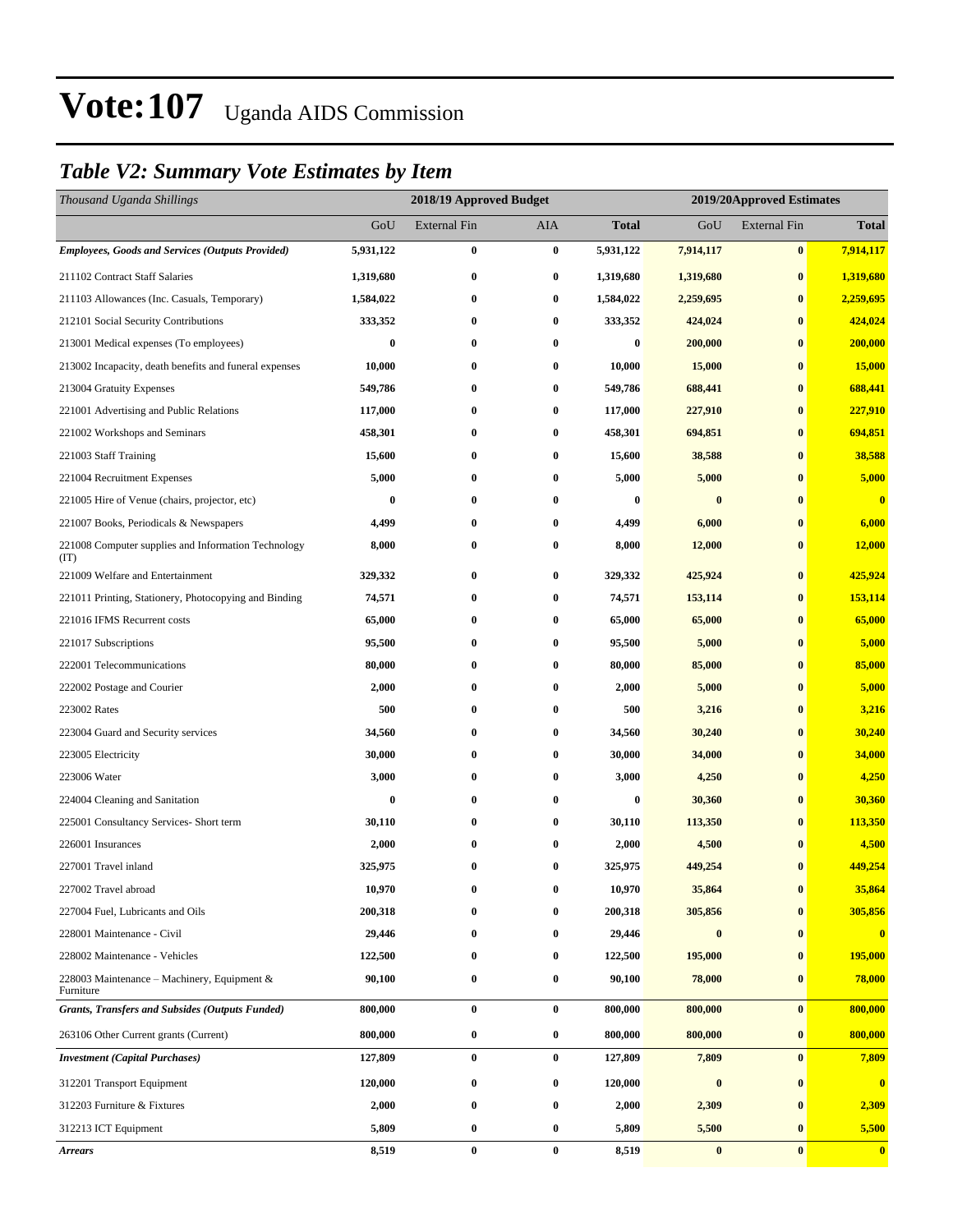| 321605 Domestic arrears (Budgeting) | 8.519     |  | 8.519     |           |           |
|-------------------------------------|-----------|--|-----------|-----------|-----------|
| <b>Grand Total Vote 107</b>         | 6,867,450 |  | 6.867.450 | 8.721.926 | 8.721.926 |
| <b>Total Excluding Arrears</b>      | 6.858.931 |  | 6.858.931 | 8.721.926 | 8.721.926 |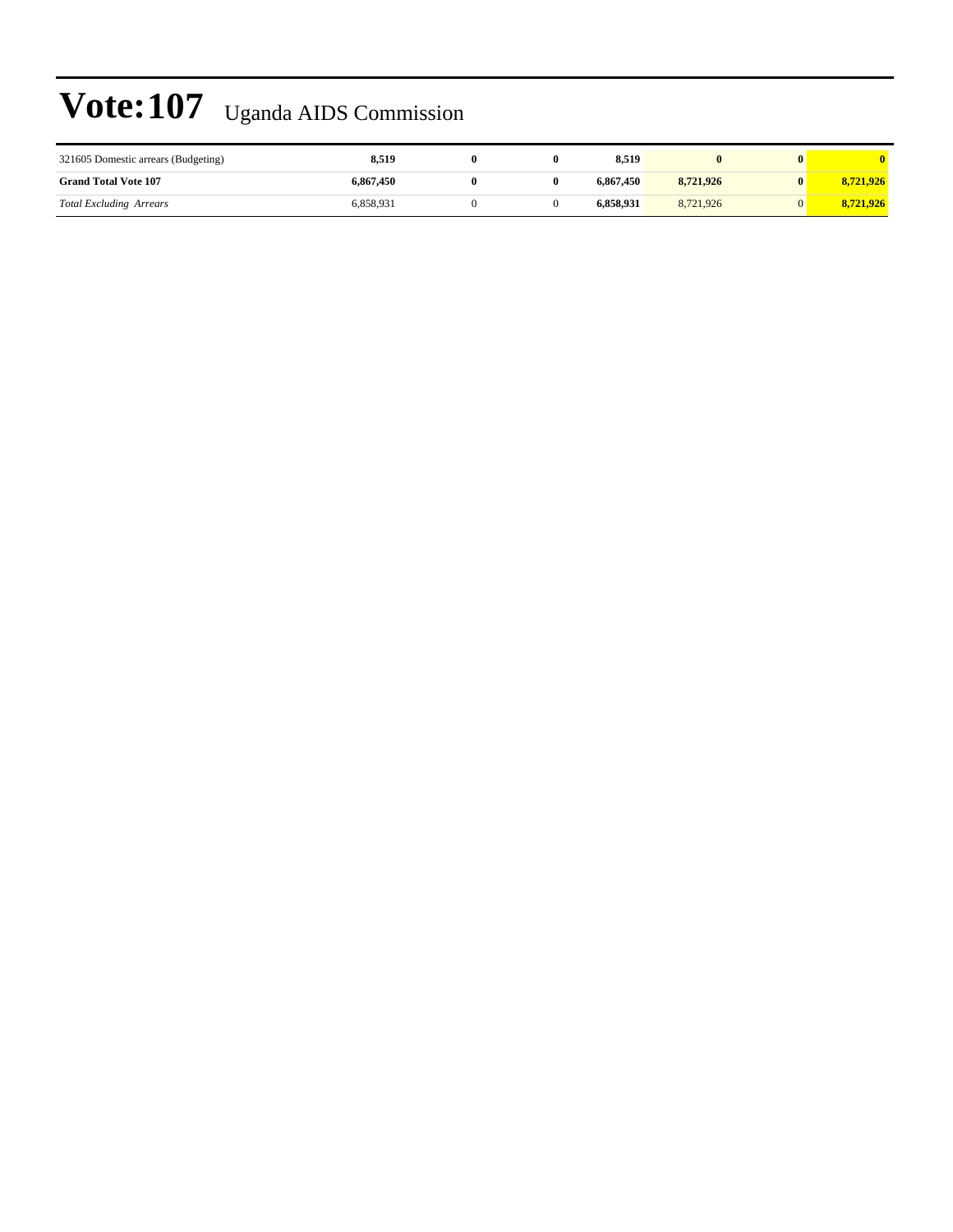#### *Table V3: Detailed Estimates by Programme, Sub Programme, Output and Item*

#### *Programme :0851 HIV/AIDS Services Coordination*

*Recurrent Budget Estimates*

#### **SubProgramme 01 Statutory**

| Thousand Uganda Shillings                                              |                  | 2018/19 Approved Budget |                  | 2019/20 Approved Estimates |                       |                  |              |
|------------------------------------------------------------------------|------------------|-------------------------|------------------|----------------------------|-----------------------|------------------|--------------|
| <b>Outputs Provided</b>                                                | Wage             | Non Wage                | AIA              | <b>Total</b>               | Wage                  | Non Wage         | <b>Total</b> |
| Output 085101 Management and Administrative support services           |                  |                         |                  |                            |                       |                  |              |
| 211102 Contract Staff Salaries                                         | 1,319,680        | $\boldsymbol{0}$        | $\mathbf{0}$     | 1,319,680                  | $\mathbf{0}$          | $\mathbf{0}$     | $\bf{0}$     |
| 211103 Allowances (Inc. Casuals, Temporary)                            | $\boldsymbol{0}$ | 1,584,022               | $\mathbf{0}$     | 1,584,022                  | $\mathbf{0}$          | $\overline{0}$   | $\bf{0}$     |
| 212101 Social Security Contributions                                   | $\mathbf{0}$     | 333,352                 | $\mathbf{0}$     | 333,352                    | $\mathbf{0}$          | $\overline{0}$   | $\bf{0}$     |
| 213002 Incapacity, death benefits and funeral expenses                 | $\boldsymbol{0}$ | 10,000                  | $\mathbf{0}$     | 10,000                     | $\mathbf{0}$          | $\overline{0}$   | $\bf{0}$     |
| 213004 Gratuity Expenses                                               | $\mathbf{0}$     | 549,786                 | $\mathbf{0}$     | 549,786                    | $\boldsymbol{0}$      | $\overline{0}$   | $\bf{0}$     |
| 221001 Advertising and Public Relations                                | $\boldsymbol{0}$ | 10,000                  | $\mathbf{0}$     | 10,000                     | $\mathbf{0}$          | $\overline{0}$   | $\bf{0}$     |
| 221003 Staff Training                                                  | $\boldsymbol{0}$ | 15,600                  | $\mathbf{0}$     | 15,600                     | $\mathbf{0}$          | $\overline{0}$   | $\bf{0}$     |
| 221004 Recruitment Expenses                                            | $\boldsymbol{0}$ | 5,000                   | $\mathbf{0}$     | 5,000                      | $\mathbf{0}$          | $\overline{0}$   | $\bf{0}$     |
| 221005 Hire of Venue (chairs, projector, etc)                          | $\boldsymbol{0}$ | $\overline{0}$          | $\mathbf{0}$     | $\bf{0}$                   | $\mathbf{0}$          | $\overline{0}$   | $\bf{0}$     |
| 221007 Books, Periodicals & Newspapers                                 | $\boldsymbol{0}$ | 4,499                   | $\mathbf{0}$     | 4,499                      | $\boldsymbol{0}$      | 6,000            | 6,000        |
| 221008 Computer supplies and Information Technology (IT)               | 0                | 8,000                   | $\mathbf{0}$     | 8,000                      | $\boldsymbol{0}$      | 12,000           | 12,000       |
| 221009 Welfare and Entertainment                                       | $\boldsymbol{0}$ | 329,332                 | $\mathbf{0}$     | 329,332                    | $\boldsymbol{0}$      | 425,924          | 425,924      |
| 221011 Printing, Stationery, Photocopying and Binding                  | $\boldsymbol{0}$ | 24,136                  | $\boldsymbol{0}$ | 24,136                     | $\mathbf{0}$          | 30,000           | 30,000       |
| 221016 IFMS Recurrent costs                                            | $\boldsymbol{0}$ | 65,000                  | $\mathbf{0}$     | 65,000                     | $\mathbf{0}$          | 65,000           | 65,000       |
| 221017 Subscriptions                                                   | $\boldsymbol{0}$ | 3,000                   | $\mathbf{0}$     | 3,000                      | $\mathbf{0}$          | $\overline{0}$   | $\bf{0}$     |
| 222001 Telecommunications                                              | $\boldsymbol{0}$ | 80,000                  | $\mathbf{0}$     | 80,000                     | $\mathbf{0}$          | 85,000           | 85,000       |
| 222002 Postage and Courier                                             | $\boldsymbol{0}$ | 2,000                   | $\mathbf{0}$     | 2,000                      | $\boldsymbol{0}$      | 5,000            | 5,000        |
| 223002 Rates                                                           | $\boldsymbol{0}$ | 500                     | $\mathbf{0}$     | 500                        | $\mathbf{0}$          | 3,216            | 3,216        |
| 223004 Guard and Security services                                     | $\boldsymbol{0}$ | 34,560                  | $\mathbf{0}$     | 34,560                     | $\mathbf{0}$          | 30,240           | 30,240       |
| 223005 Electricity                                                     | $\boldsymbol{0}$ | 30,000                  | $\mathbf{0}$     | 30,000                     | $\boldsymbol{0}$      | 34,000           | 34,000       |
| 223006 Water                                                           | $\boldsymbol{0}$ | 3,000                   | $\mathbf{0}$     | 3,000                      | $\boldsymbol{0}$      | 4,250            | 4,250        |
| 224004 Cleaning and Sanitation                                         | $\overline{0}$   | $\overline{0}$          | $\mathbf{0}$     | $\bf{0}$                   | $\boldsymbol{0}$      | 30,360           | 30,360       |
| 225001 Consultancy Services- Short term                                | $\boldsymbol{0}$ | 30,110                  | $\mathbf{0}$     | 30,110                     | $\mathbf{0}$          | 53,500           | 53,500       |
| 226001 Insurances                                                      | $\boldsymbol{0}$ | 2,000                   | $\mathbf{0}$     | 2,000                      | $\mathbf{0}$          | 4,500            | 4,500        |
| 227001 Travel inland                                                   | $\boldsymbol{0}$ | 29,000                  | $\mathbf{0}$     | 29,000                     | $\boldsymbol{0}$      | 25,000           | 25,000       |
| 227002 Travel abroad                                                   | $\boldsymbol{0}$ | 10,970                  | $\mathbf{0}$     | 10,970                     | $\boldsymbol{0}$      | 35,864           | 35,864       |
| 227004 Fuel, Lubricants and Oils                                       | $\boldsymbol{0}$ | 200,318                 | $\boldsymbol{0}$ | 200,318                    | $\mathbf{0}$          | 305,856          | 305,856      |
| 228001 Maintenance - Civil                                             | $\boldsymbol{0}$ | 29,446                  | $\boldsymbol{0}$ | 29,446                     | $\boldsymbol{0}$      | $\mathbf{0}$     | $\mathbf{0}$ |
| 228002 Maintenance - Vehicles                                          | $\mathbf{0}$     | 122,500                 | $\mathbf{0}$     | 122,500                    | $\mathbf{0}$          | 195,000          | 195,000      |
| 228003 Maintenance - Machinery, Equipment & Furniture                  | $\boldsymbol{0}$ | 90,100                  | $\boldsymbol{0}$ | 90,100                     | $\boldsymbol{0}$      | 78,000           | 78,000       |
| <b>Total Cost of Output 01</b>                                         | 1,319,680        | 3,606,230               | 0                | 4,925,910                  | $\boldsymbol{\theta}$ | 1,428,710        | 1,428,710    |
| Output 085102 Advocacy, Strategic Information and Knowlegde management |                  |                         |                  |                            |                       |                  |              |
| 221001 Advertising and Public Relations                                | $\boldsymbol{0}$ | 90,000                  | $\boldsymbol{0}$ | 90,000                     | $\boldsymbol{0}$      | 207,000          | 207,000      |
| 221002 Workshops and Seminars                                          | $\overline{0}$   | 147,399                 | $\boldsymbol{0}$ | 147,399                    | $\boldsymbol{0}$      | 266,000          | 266,000      |
| 221011 Printing, Stationery, Photocopying and Binding                  | $\boldsymbol{0}$ | 13,935                  | $\boldsymbol{0}$ | 13,935                     | $\mathbf{0}$          | 42,919           | 42,919       |
| 221017 Subscriptions                                                   | $\boldsymbol{0}$ | 92,500                  | $\boldsymbol{0}$ | 92,500                     | $\boldsymbol{0}$      | $\boldsymbol{0}$ | $\bf{0}$     |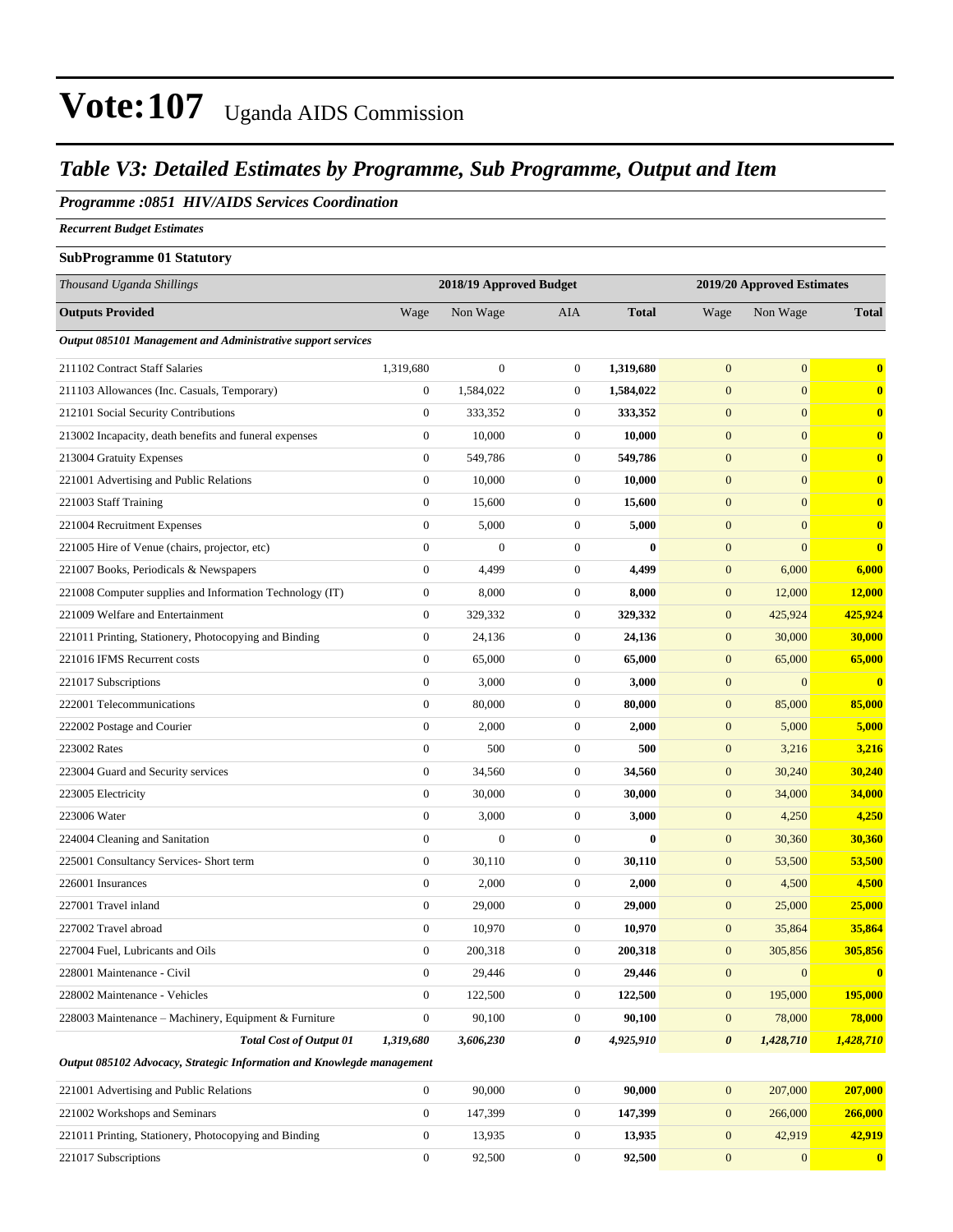| 227001 Travel inland                                                             | $\boldsymbol{0}$          | 80,274           | $\boldsymbol{0}$                                       | 80,274       | $\boldsymbol{0}$                               | 94,000                               | 94,000                  |
|----------------------------------------------------------------------------------|---------------------------|------------------|--------------------------------------------------------|--------------|------------------------------------------------|--------------------------------------|-------------------------|
| <b>Total Cost of Output 02</b>                                                   | 0                         | 424,108          | 0                                                      | 424,108      | $\boldsymbol{\theta}$                          | 609,919                              | 609,919                 |
| Output 085104 Major policies, guidelines, strategic plans                        |                           |                  |                                                        |              |                                                |                                      |                         |
| 221001 Advertising and Public Relations                                          | $\boldsymbol{0}$          | 8,000            | $\boldsymbol{0}$                                       | 8,000        | $\mathbf{0}$                                   | $\overline{0}$                       | $\bf{0}$                |
| 221002 Workshops and Seminars                                                    | $\boldsymbol{0}$          | 231,256          | $\boldsymbol{0}$                                       | 231,256      | $\mathbf{0}$                                   | 235,500                              | 235,500                 |
| 221011 Printing, Stationery, Photocopying and Binding                            | $\boldsymbol{0}$          | 22,000           | $\boldsymbol{0}$                                       | 22,000       | $\mathbf{0}$                                   | 32,000                               | 32,000                  |
| 227001 Travel inland                                                             | $\boldsymbol{0}$          | 138,716          | $\boldsymbol{0}$                                       | 138,716      | $\mathbf{0}$                                   | 35,500                               | 35,500                  |
| <b>Total Cost of Output 04</b>                                                   | 0                         | 399,973          | 0                                                      | 399,973      | $\boldsymbol{\theta}$                          | 303,000                              | 303,000                 |
| Output 085105 Monitoring and Evaluation                                          |                           |                  |                                                        |              |                                                |                                      |                         |
| 221001 Advertising and Public Relations                                          | $\boldsymbol{0}$          | 9,000            | $\boldsymbol{0}$                                       | 9,000        | $\mathbf{0}$                                   | 20,910                               | 20,910                  |
| 221002 Workshops and Seminars                                                    | $\boldsymbol{0}$          | 79,646           | $\boldsymbol{0}$                                       | 79,646       | $\mathbf{0}$                                   | 82,000                               | 82,000                  |
| 221011 Printing, Stationery, Photocopying and Binding                            | $\boldsymbol{0}$          | 14,500           | $\boldsymbol{0}$                                       | 14,500       | $\mathbf{0}$                                   | 30,196                               | 30,196                  |
| 225001 Consultancy Services- Short term                                          | $\boldsymbol{0}$          | $\boldsymbol{0}$ | $\boldsymbol{0}$                                       | $\bf{0}$     | $\mathbf{0}$                                   | 59,850                               | 59,850                  |
| 227001 Travel inland                                                             | $\boldsymbol{0}$          | 77,984           | $\boldsymbol{0}$                                       | 77,984       | $\mathbf{0}$                                   | 90,104                               | 90,104                  |
| <b>Total Cost of Output 05</b>                                                   | $\boldsymbol{\theta}$     | 181,130          | 0                                                      | 181,130      | $\boldsymbol{\theta}$                          | 283,060                              | 283,060                 |
| Output 085119 Human Resource Management Services                                 |                           |                  |                                                        |              |                                                |                                      |                         |
| 211102 Contract Staff Salaries                                                   | $\boldsymbol{0}$          | $\boldsymbol{0}$ | $\boldsymbol{0}$                                       | $\bf{0}$     | 1,319,680                                      | $\overline{0}$                       | 1,319,680               |
| 211103 Allowances (Inc. Casuals, Temporary)                                      | $\boldsymbol{0}$          | $\boldsymbol{0}$ | $\boldsymbol{0}$                                       | $\bf{0}$     | $\mathbf{0}$                                   | 2,259,695                            | 2,259,695               |
| 212101 Social Security Contributions                                             | $\overline{0}$            | $\overline{0}$   | $\boldsymbol{0}$                                       | $\bf{0}$     | $\mathbf{0}$                                   | 424,024                              | 424,024                 |
| 213001 Medical expenses (To employees)                                           | $\boldsymbol{0}$          | $\boldsymbol{0}$ | $\boldsymbol{0}$                                       | $\bf{0}$     | $\mathbf{0}$                                   | 200,000                              | 200,000                 |
| 213002 Incapacity, death benefits and funeral expenses                           | $\boldsymbol{0}$          | $\boldsymbol{0}$ | $\boldsymbol{0}$                                       | $\bf{0}$     | $\mathbf{0}$                                   | 15,000                               | 15,000                  |
| 213004 Gratuity Expenses                                                         | $\boldsymbol{0}$          | $\boldsymbol{0}$ | $\boldsymbol{0}$                                       | $\bf{0}$     | $\mathbf{0}$                                   | 688,441                              | 688,441                 |
| 221003 Staff Training                                                            | $\boldsymbol{0}$          | $\boldsymbol{0}$ | $\boldsymbol{0}$                                       | $\bf{0}$     | $\mathbf{0}$                                   | 38,588                               | 38,588                  |
| 221004 Recruitment Expenses                                                      | $\overline{0}$            | $\overline{0}$   | $\boldsymbol{0}$                                       | $\bf{0}$     | $\mathbf{0}$                                   | 5,000                                | 5,000                   |
| 221017 Subscriptions                                                             | $\boldsymbol{0}$          | $\boldsymbol{0}$ | $\boldsymbol{0}$                                       | $\bf{0}$     | $\mathbf{0}$                                   | 5,000                                | 5,000                   |
| <b>Total Cost of Output 19</b>                                                   | 0                         | 0                | 0                                                      | 0            | 1,319,680                                      | 3,635,748                            | 4,955,428               |
| <b>Output 085121 HIV/AIDS Mainstreaming</b>                                      |                           |                  |                                                        |              |                                                |                                      |                         |
| 221002 Workshops and Seminars                                                    | $\boldsymbol{0}$          | $\boldsymbol{0}$ | $\boldsymbol{0}$                                       | $\bf{0}$     | $\mathbf{0}$                                   | 111,351                              | 111,351                 |
| 221011 Printing, Stationery, Photocopying and Binding                            | $\boldsymbol{0}$          | $\boldsymbol{0}$ | $\boldsymbol{0}$                                       | $\bf{0}$     | $\mathbf{0}$                                   | 17,999                               | 17,999                  |
| 227001 Travel inland                                                             | $\overline{0}$            | $\overline{0}$   | $\mathbf{0}$                                           | $\bf{0}$     | $\mathbf{0}$                                   | 204,650                              | 204,650                 |
| <b>Total Cost of Output 21</b>                                                   | 0                         | 0                | 0                                                      | 0            | $\boldsymbol{\theta}$                          | 334,000                              | 334,000                 |
| <b>Total Cost Of Outputs Provided</b>                                            | 1,319,680                 | 4,611,442        | $\bf{0}$                                               | 5,931,122    | 1,319,680                                      | 6,594,437                            | 7,914,117               |
| <b>Outputs Funded</b>                                                            | Wage                      | Non Wage         | AIA                                                    | <b>Total</b> | Wage                                           | Non Wage                             | <b>Total</b>            |
| Output 085151 NGO HIV/AIDS Activities                                            |                           |                  |                                                        |              |                                                |                                      |                         |
|                                                                                  | $\boldsymbol{0}$          | 800,000          | $\boldsymbol{0}$                                       | 800,000      | $\mathbf{0}$                                   | 800,000                              | 800,000                 |
| 263106 Other Current grants (Current)<br>o/w Other Current grants (Grant to CCM) | 0                         |                  |                                                        | 800,000      |                                                |                                      |                         |
| o/w Global Fund Country Coordinating Mechanism                                   | $\boldsymbol{\mathit{0}}$ | 800,000<br>0     | $\boldsymbol{\mathit{0}}$<br>$\boldsymbol{\mathit{0}}$ | $\bf{0}$     | $\boldsymbol{\theta}$<br>$\boldsymbol{\theta}$ | $\boldsymbol{\mathit{0}}$<br>800,000 | $\mathbf{0}$<br>800,000 |
| <b>Total Cost of Output 51</b>                                                   | 0                         | 800,000          | 0                                                      | 800,000      | $\pmb{\theta}$                                 | 800,000                              | 800,000                 |
| <b>Total Cost Of Outputs Funded</b>                                              | $\bf{0}$                  | 800,000          | $\boldsymbol{0}$                                       | 800,000      | $\bf{0}$                                       | 800,000                              | 800,000                 |
|                                                                                  |                           |                  |                                                        |              |                                                |                                      |                         |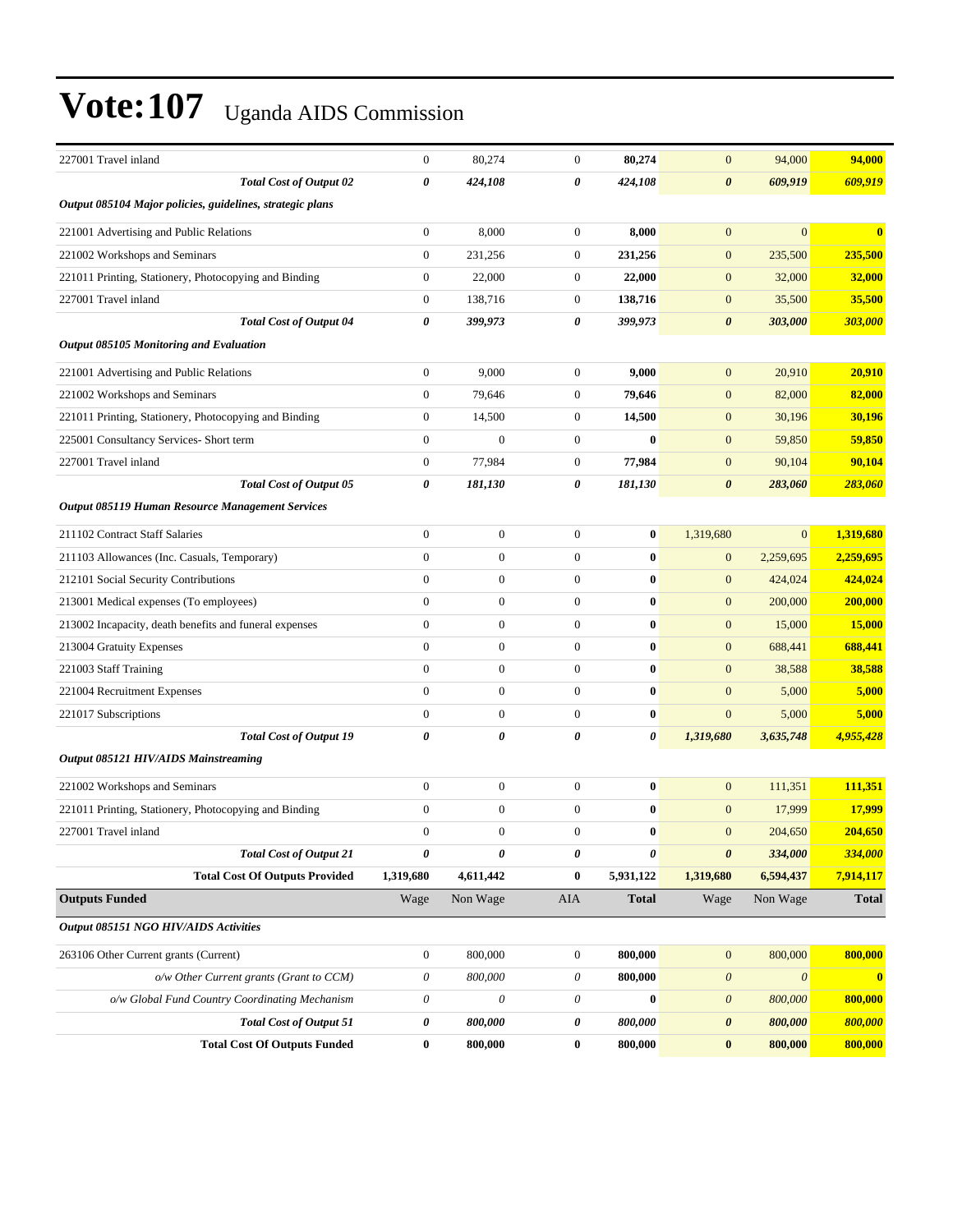| <b>Arrears</b>                                                         | Wage                          | Non Wage                | <b>AIA</b>       | <b>Total</b> | Wage                  | Non Wage                      | <b>Total</b>            |
|------------------------------------------------------------------------|-------------------------------|-------------------------|------------------|--------------|-----------------------|-------------------------------|-------------------------|
| Output 085199 Arrears                                                  |                               |                         |                  |              |                       |                               |                         |
| 321605 Domestic arrears (Budgeting)                                    | $\boldsymbol{0}$              | 8,519                   | $\mathbf{0}$     | 8,519        | $\mathbf{0}$          | $\overline{0}$                | $\bf{0}$                |
| <b>Total Cost of Output 99</b>                                         | 0                             | 8,519                   | $\pmb{\theta}$   | 8,519        | $\boldsymbol{\theta}$ | $\boldsymbol{\theta}$         | $\boldsymbol{\theta}$   |
| <b>Total Cost Of Arrears</b>                                           | $\bf{0}$                      | 8,519                   | $\bf{0}$         | 8,519        | $\bf{0}$              | $\bf{0}$                      | $\overline{\mathbf{0}}$ |
| <b>Total Cost for SubProgramme 01</b>                                  | 1,319,680                     | 5,419,961               | $\bf{0}$         | 6,739,641    | 1,319,680             | 7,394,437                     | 8,714,117               |
| <b>Total Excluding Arrears</b>                                         | 1,319,680                     | 5,411,442               | $\mathbf{0}$     | 6,731,122    | 1,319,680             | 7,394,437                     | 8,714,117               |
| <b>Development Budget Estimates</b>                                    |                               |                         |                  |              |                       |                               |                         |
| Project 0359 UAC Secretariat                                           |                               |                         |                  |              |                       |                               |                         |
| Thousand Uganda Shillings                                              |                               | 2018/19 Approved Budget |                  |              |                       | 2019/20 Approved Estimates    |                         |
| <b>Capital Purchases</b>                                               | <b>GoU Dev't External Fin</b> |                         | <b>AIA</b>       | <b>Total</b> |                       | <b>GoU Dev't External Fin</b> | <b>Total</b>            |
| Output 085175 Purchase of Motor Vehicles and Other Transport Equipment |                               |                         |                  |              |                       |                               |                         |
| 312201 Transport Equipment                                             | 120,000                       | $\boldsymbol{0}$        | $\mathbf{0}$     | 120,000      | $\mathbf{0}$          | $\mathbf{0}$                  | $\bf{0}$                |
| Total Cost Of Output 085175                                            | 120,000                       | 0                       | 0                | 120,000      | $\boldsymbol{\theta}$ | 0                             | $\boldsymbol{\theta}$   |
| Output 085176 Purchase of Office and ICT Equipment, including Software |                               |                         |                  |              |                       |                               |                         |
| 312203 Furniture & Fixtures                                            | 2,000                         | $\boldsymbol{0}$        | $\overline{0}$   | 2,000        | 2,309                 | $\overline{0}$                | 2,309                   |
| 312213 ICT Equipment                                                   | 5,809                         | $\boldsymbol{0}$        | $\overline{0}$   | 5,809        | 5,500                 | $\overline{0}$                | 5,500                   |
| Total Cost Of Output 085176                                            | 7.809                         | 0                       | 0                | 7,809        | 7,809                 | $\boldsymbol{\theta}$         | 7,809                   |
| <b>Total Cost for Capital Purchases</b>                                | 127,809                       | $\boldsymbol{0}$        | $\mathbf{0}$     | 127,809      | 7,809                 | $\overline{0}$                | 7,809                   |
| <b>Total Cost for Project: 0359</b>                                    | 127,809                       | $\overline{0}$          | $\overline{0}$   | 127,809      | 7,809                 | $\Omega$                      | 7,809                   |
| <b>Total Excluding Arrears</b>                                         | 127,809                       | $\overline{0}$          | $\mathbf{0}$     | 127,809      | 7,809                 | $\overline{0}$                | 7,809                   |
|                                                                        | GoU                           | <b>External Fin</b>     | <b>AIA</b>       | <b>Total</b> | GoU                   | <b>External Fin</b>           | <b>Total</b>            |
| <b>Total Cost for Programme 51</b>                                     | 6,867,450                     | 0                       | $\bf{0}$         | 6,867,450    | 8,721,926             | $\bf{0}$                      | 8,721,926               |
| <b>Total Excluding Arrears</b>                                         | 6,858,931                     | $\boldsymbol{0}$        | $\mathbf{0}$     | 6,858,931    | 8,721,926             | $\overline{0}$                | 8,721,926               |
|                                                                        | GoU                           | <b>External Fin</b>     | <b>AIA</b>       | <b>Total</b> | GoU                   | <b>External Fin.</b>          | <b>Total</b>            |
| <b>Grand Total for Vote 107</b>                                        | 6,867,450                     | $\bf{0}$                | $\bf{0}$         | 6,867,450    | 8,721,926             | $\bf{0}$                      | 8,721,926               |
| Total Excluding Arrears                                                | 6,858,931                     | $\boldsymbol{0}$        | $\boldsymbol{0}$ | 6,858,931    | 8,721,926             | $\overline{0}$                | 8,721,926               |